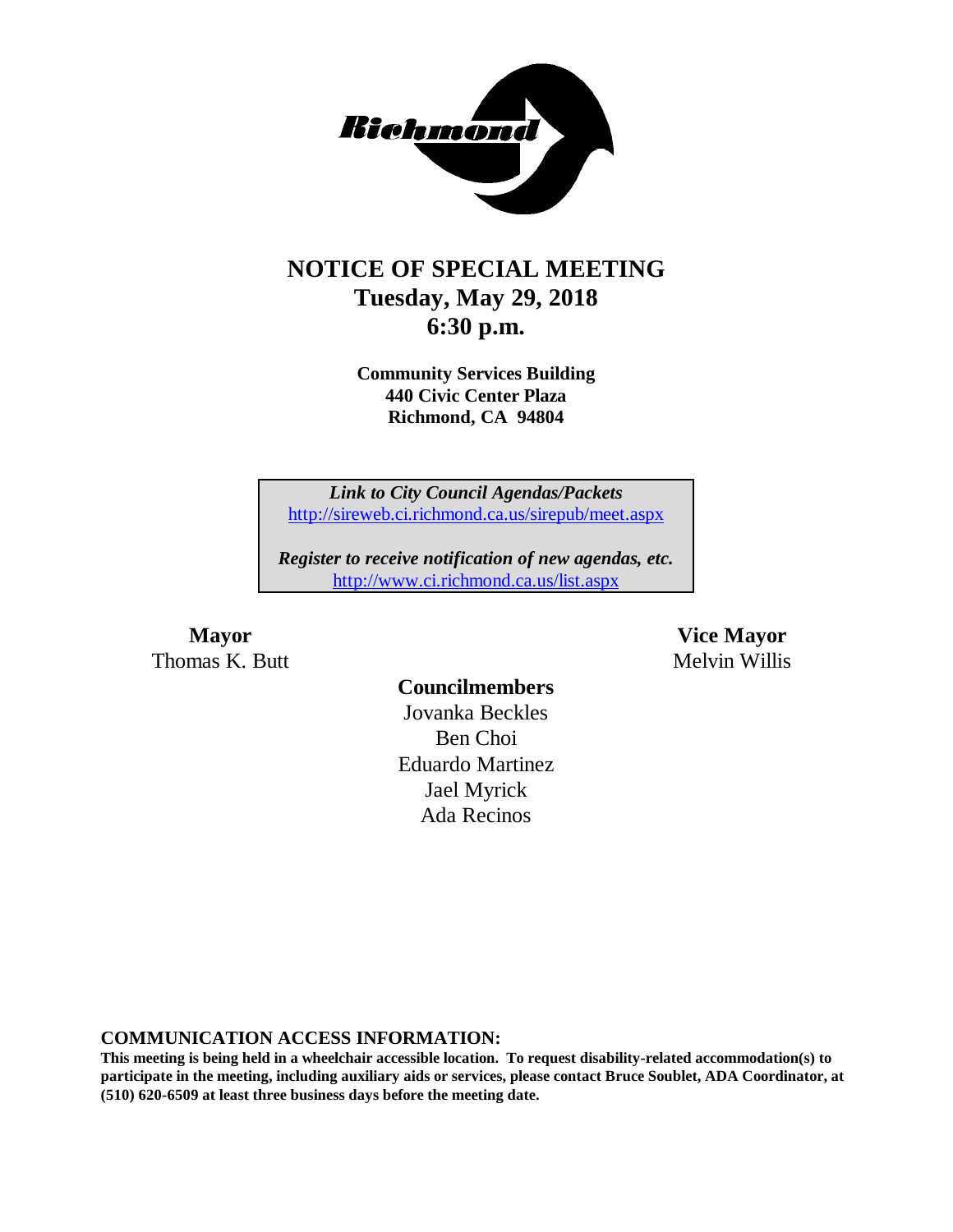# **MEETING PROCEDURES**

The City of Richmond encourages community participation at its City Council meetings and has established procedures that are intended to accommodate public input in a timely and time-sensitive way. As a courtesy to all members of the public who wish to participate in City Council meetings, please observe the following procedures:

**PUBLIC COMMENT ON AGENDA ITEMS:** Anyone who desires to address the City Council on items appearing on the agenda must complete and file a pink speaker's card with the City Clerk **prior** to the City Council's consideration of the item. Once the City Clerk has announced the item, no person shall be permitted to speak on the item other than those persons who have submitted their names to the City Clerk. Your name will be called when the item is announced for discussion. **Each speaker will be allowed up to TWO (2) MINUTES to address the City Council on NON-PUBLIC HEARING items listed on the agenda. Speakers are allowed up to THREE (3) minutes on PUBLIC HEARING items.**

### **SPEAKERS ARE REQUESTED TO OCCUPY THE RESERVED SEATS IN THE FRONT ROW BEHIND THE SPEAKER'S PODIUM AS THEIR NAME IS ANNOUNCED BY THE CITY CLERK.**

**CONDUCT AT MEETINGS:** Richmond City Council meetings are limited public forums during which the City strives to provide an open, safe atmosphere and promote robust public debate. Members of the public, however, must comply with state law, as well as the City's laws and procedures and may not actually disrupt the orderly conduct of these meetings. The public, for example, may not shout or use amplifying devices, must submit comment cards and speak during their allotted time, may not create a physical disturbance, may not speak on matters unrelated to issues within the jurisdiction of the City Council or the agenda item at hand, and may not cause immediate threats to public safety.

**CITY HARASSMENT POLICY:** The City invites public comment and critique about its operations, including comment about the performance of its public officials and employees, at the public meetings of the City Council and boards and commissions. However, discriminatory or harassing comments about or in the presence of City employees, even comments by third parties, may create a hostile work environment, if severe or pervasive. The City prohibits harassment against an applicant, employee, or contractor on the basis of race, religious creed, color, national origin, ancestry, physical disability, medical condition, mental disability, marital status, sex (including pregnancy, childbirth, and related medical conditions), sexual orientation, gender identity, age or veteran status, or any other characteristic protected by federal, state or local law. In order to acknowledge the public's right to comment on City operations at public meetings, which could include comments that violate the City's harassment policy if such comments do not cause an actual disruption under the Council Rules and Procedures, while taking reasonable steps to protect City employees from discrimination and harassment, City Boards and Commissions shall adhere to the following procedures. If any person makes a harassing remark at a public meeting that violates the above City policy prohibiting harassment, the presiding officer of the meeting may, at the conclusion of the speaker's remarks and allotted time: (a) remind the public that the City's Policy Regarding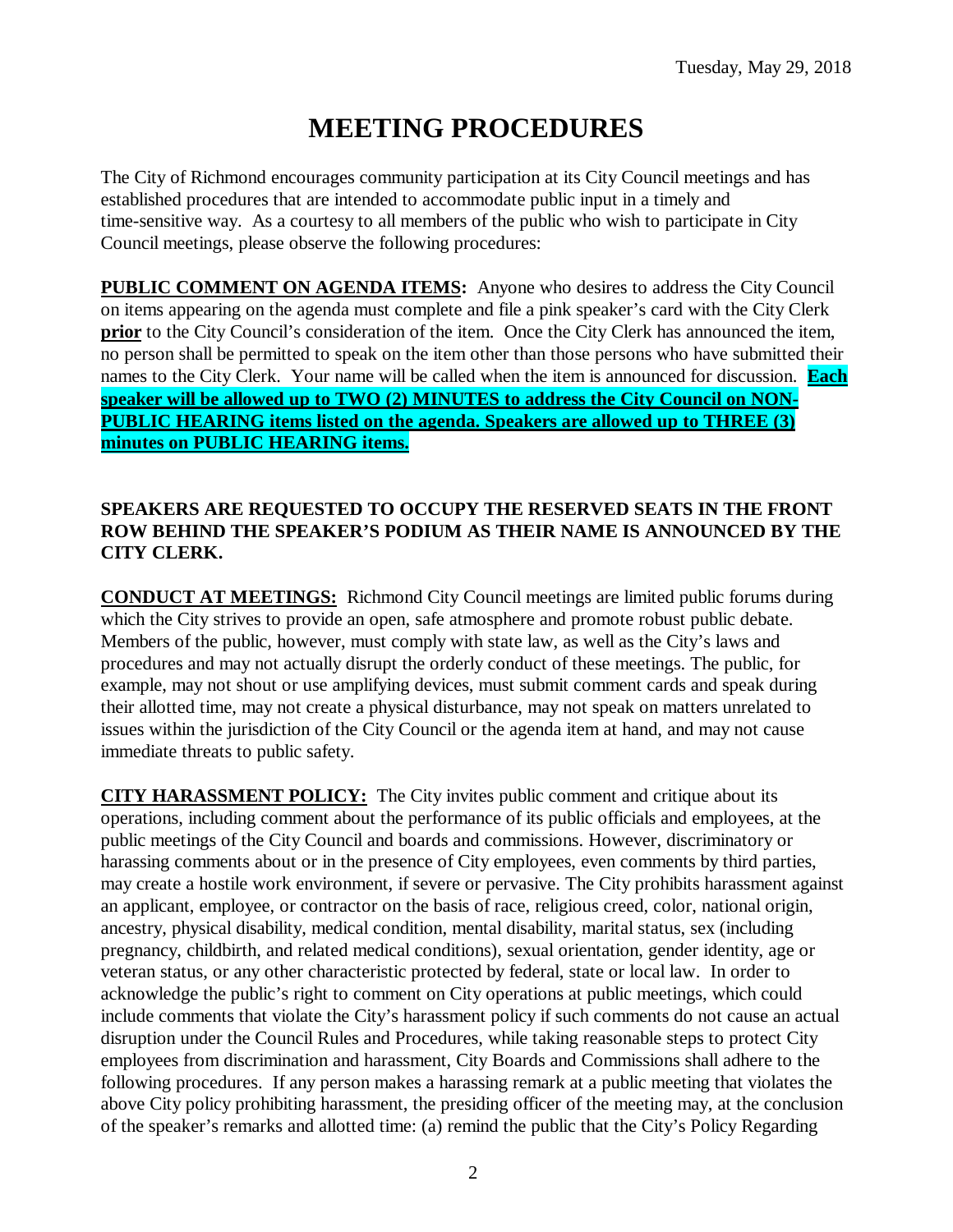Harassment of its Employees is contained in the written posted agenda; and (b) state that comments in violation of City policy are not condoned by the City and will play no role in City decisions. If any person makes a harassing remark at a public meeting that violates the above City policy, any City employee in the room who is offended by remarks violating the City's policy is excused from attendance at the meeting. No City employee is compelled to remain in attendance where it appears likely that speakers will make further harassing comments. If an employee leaves a City meeting for this reason, the presiding officer may send a designee to notify any offended employee who has left the meeting when those comments are likely concluded so that the employee may return to the meeting. The presiding officer may remind an employee or any council or board or commission member that he or she may leave the meeting if a remark violating the City's harassment policy is made. These procedures supplement the Council Rules and Procedures relating to disruption of orderly conduct at Council meetings.

Any law enforcement officer on duty or whose service is commanded by the presiding officer shall be Sergeant-at-Arms of the Council meetings. He/she, or they, shall carry out all orders and instructions given by the presiding officer for the purpose of maintaining order and decorum at the Council meetings (City Council Rules of Procedure and Order Section III F, RMC Section 2.12.030).